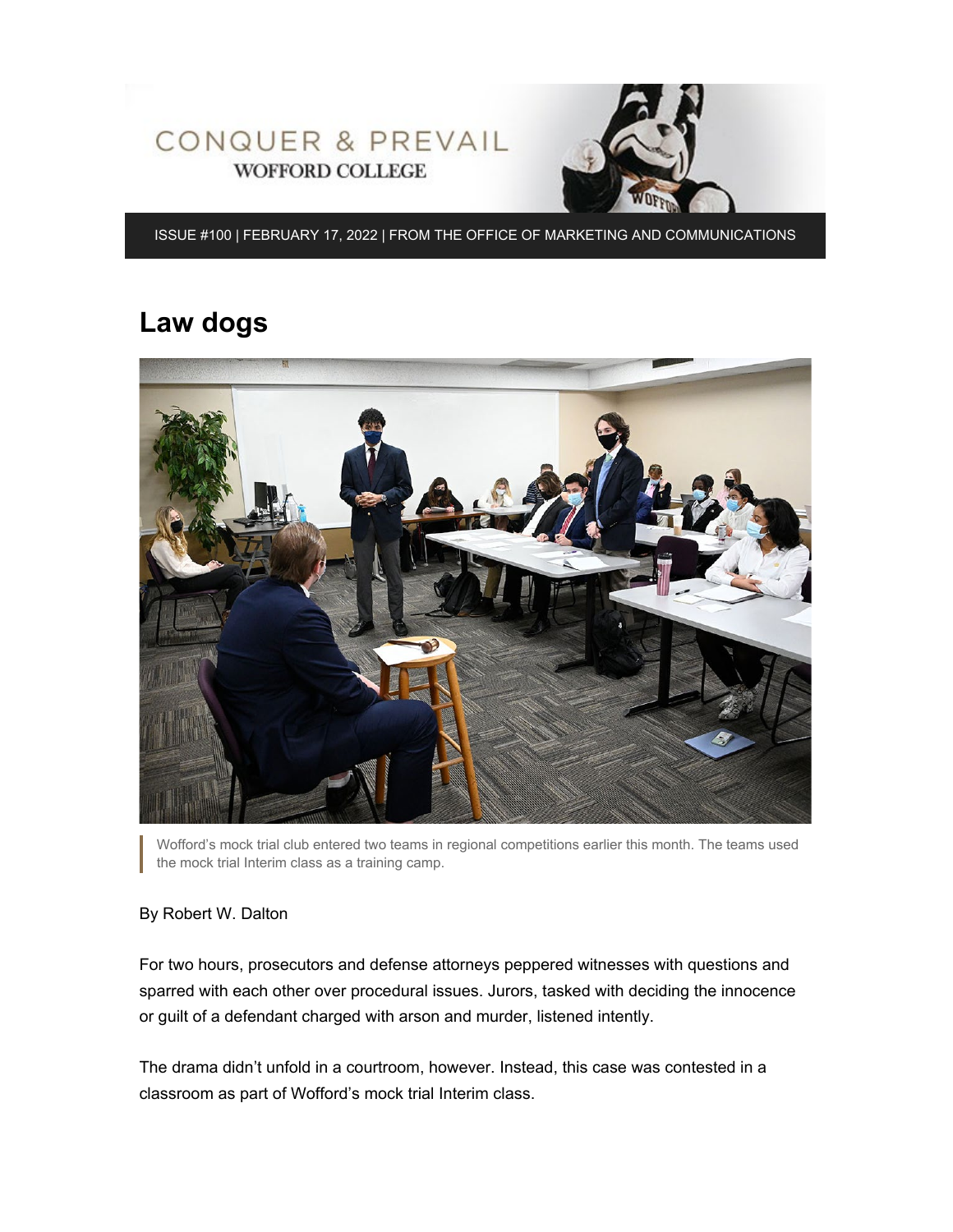Dr. Katherine Valde, assistant professor of philosophy, taught the class. She says mock trial is a way for students to gain experience and skills, especially students planning to pursue a career in the legal profession.

"Law is a part of all of our lives, so gaining a better understanding of how the law really works is beneficial for everyone," she says. "While students often want to use their moral intuition to argue cases, mock trial highlights the separation between legal and moral reasoning, demonstrating to students the important lesson that law is a self-contained system and to argue legally one must use available legal resources."

Jordan Willey '23, a government major from Moncks Corner, South Carolina, suggested the class. As the founder and president of Wofford's mock trial club, he wanted to use it as a training camp for the regional competitions held Feb. 11-13.

**[READ MORE](https://www.wofford.edu/about/news/news-archives/2022/law-dogs)**

## **'I Work with Clay'**



Jim Hackney '77 and Scott Haight are displaying more than 50 pieces of their pottery collection at the Richardson Family Art Museum for the next four months. The exhibit celebrates North Carolina pottery.

#### By Noah Ravan '22

Jim Hackney '77 and Scott Haight have close to 400 pieces of pottery in their collection, and they're displaying a portion of it at Wofford College over the next four months.